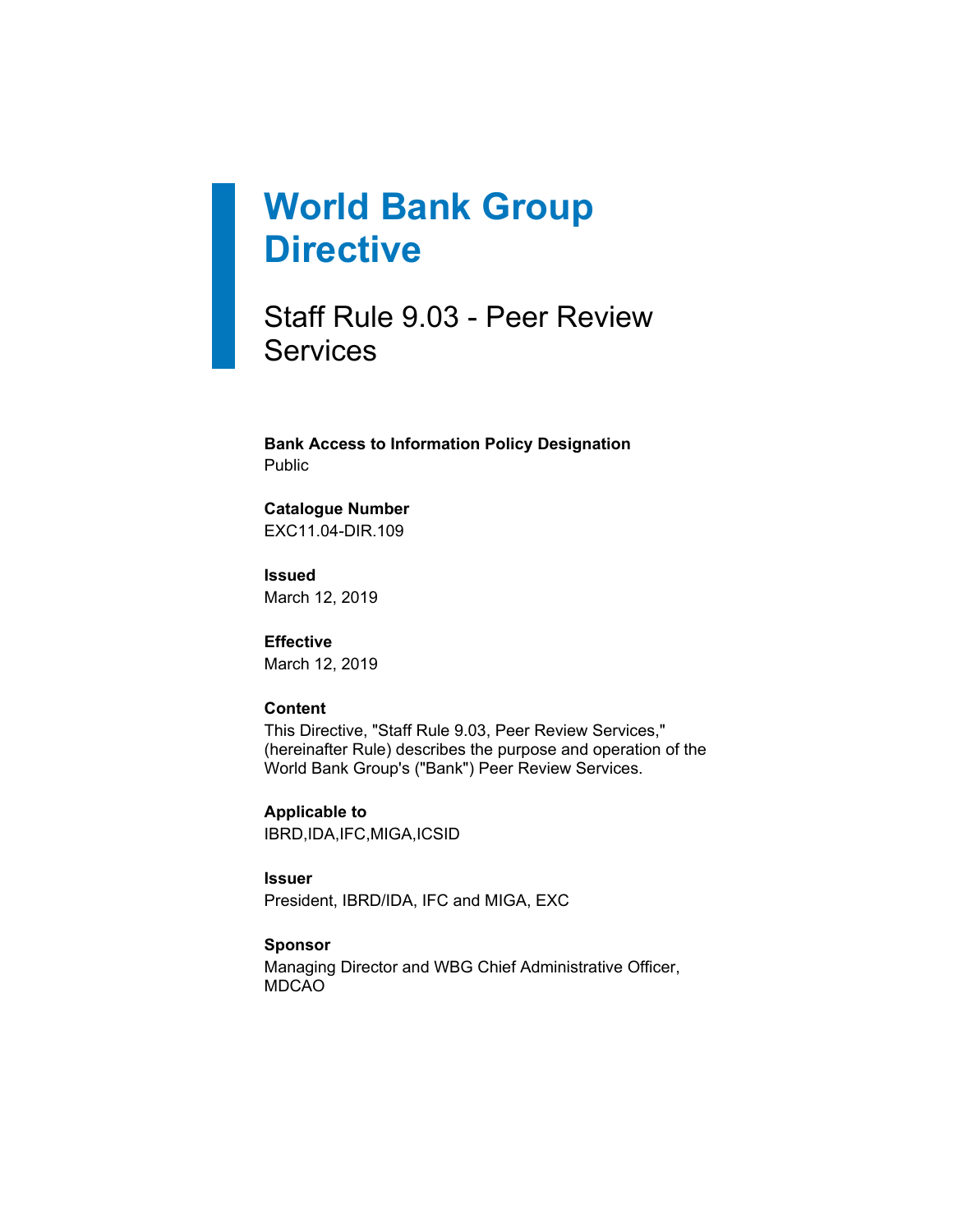# **SECTION I – PURPOSE AND APPLICATION**

- 1.01 This Directive, "Staff Rule 9.03, Peer Review Services," (hereinafter Rule) describes the purpose and operation of the World Bank Group's ("Bank") Peer Review Services.
- 1.02 The provisions of this Rule apply to all current and former Staff Members of the institutions of the World Bank Group.

# **SECTION II – DEFINITIONS**

- 2.01 Capitalized terms in this Rule have the meanings ascribed to them in Staff Rule 1.01, "General Provisions," and as follows:
	- a. **Disputed Employment Matter.** A managerial action, inaction, or decision that is the subject of a Staff Member's Request for Review and that is reviewable under paragraph 6.01 of this Rule.
	- b. **Request for Review.** The document a Staff Member must submit to request peer review of a disputed employment matter.
	- c. **Requesting Staff Member.** A Staff Member who has filed a Request for Review.
	- d. **Responding Manager.** The Manager designated to respond to a Request for Review.

## **SECTION III – SCOPE**

#### **03. The Peer Review Process, Objectives and Principles**

- 3.01 **Process**. Peer review is a service offered by the Bank to facilitate the resolution of Staff Members' employment-related concerns. During the peer review process, a Staff Member and his/her Manager present evidence regarding a disputed employment matter to a panel of peers. The panel reviews the evidence and considers whether the Manager's actions were consistent with the Staff Member's contract of employment and terms of appointment, including the pertinent Bank rules and policies. The panel may recommend that the Bank award relief to the Staff Member and/or take other corrective measures. A panel's recommendations generally are submitted to the Requesting Staff Member's and Responding Manager's Vice President, who renders a decision with advice from the World Bank Group Human Resources Vice President.
- 3.02 **Objectives**. The objectives of the peer review process are to provide Staff with a means to obtain review of disputed employment matters by their peers in an informal and nonlegalistic procedure; to reach just, fair, and efficient resolution of such matters; and to ensure Managers' accountability for their actions affecting Staff.
- 3.03 **Principles**. The peer review process is part of the Bank's efforts to create a conflict competent workplace, providing a structure and support to Staff Members who wish to obtain review of disputed employment matters. Peer review is a participatory process designed to increase mutual respect, trust, and communication between Staff and management.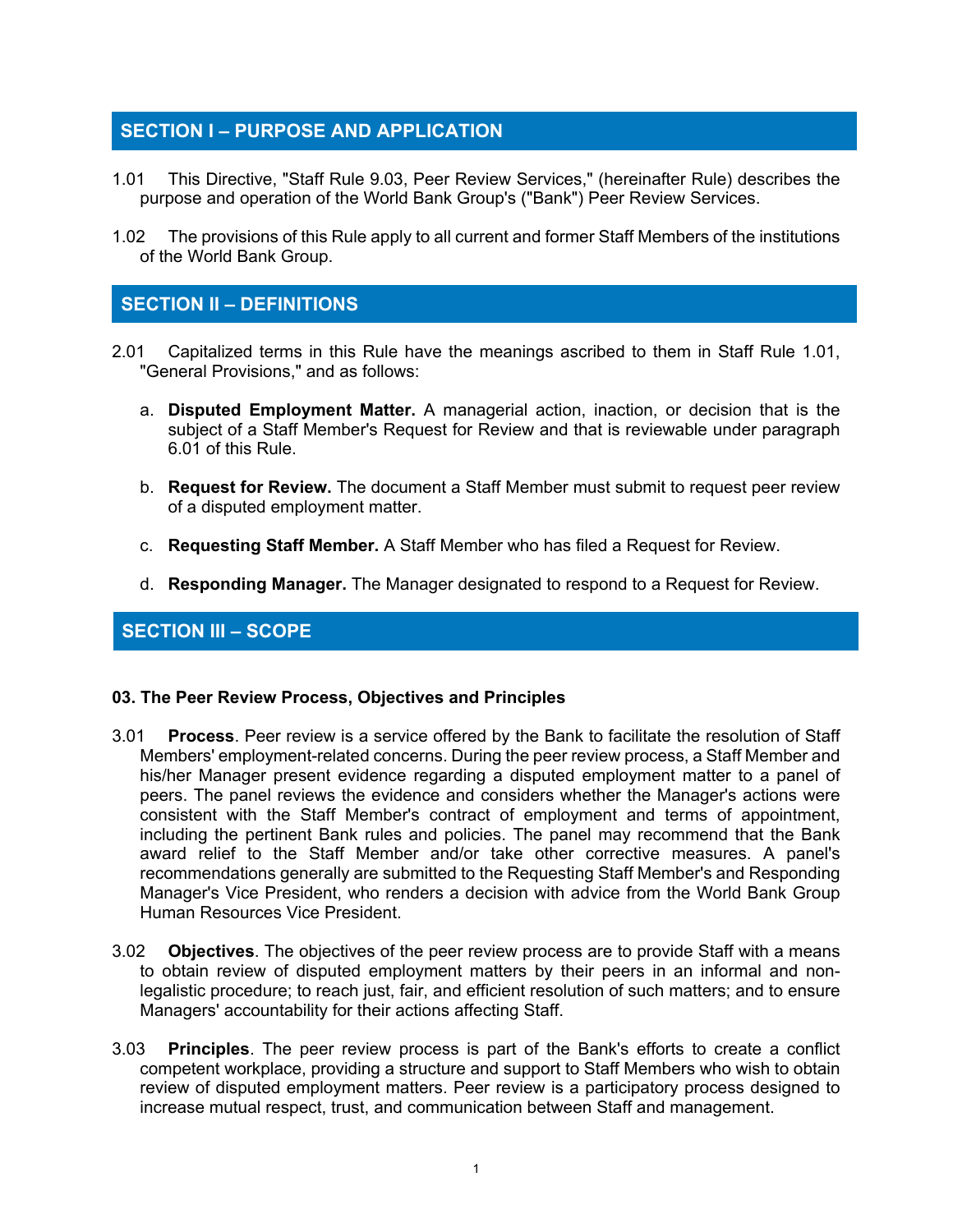#### **04. Peer Review Membership**

- 4.01 **Peer Review Members**. The Bank's peer review services shall be provided by Peer Review Members, who are volunteer Staff Members appointed by the President or his/her designee based on the joint recommendations of the World Bank Group Human Resources Vice President and the World Bank Group Staff Association, according to the process described in Annex A, "Service of Peer Review Members," of this Rule. Each Peer Review Member shall hold a three-year term, renewable once for a second three-year term. There shall be 40 or more Peer Review Members.
- 4.02 **Peer Review Chair**. A Chair of the Peer Review Services shall also be appointed by the President or his/her designee based on a joint recommendation from the World Bank Group Human Resources Vice President and the World Bank Group Staff Association. The Peer Review Chair shall serve on a volunteer basis for a three-year term, renewable once for a second three-year term. The Peer Review Chair is responsible for advising the Peer Review Secretariat on matters relating to the operation of Peer Review Services and for representing Peer Review Services in various Bank forums. In addition, the Peer Review Chair is vested with the authority to decide certain matters relating to cases, as specified within this Rule. The Peer Review Chair is also considered a Peer Review Member and may participate in the review of cases.
- 4.03 **Peer Review Panels**. The Peer Review Secretariat shall designate a Panel consisting of three Peer Review Members to review each Request for Review. Each Panel will include Peer Review Members at both the managerial and non-managerial level. Where feasible, each Panel will include at least one Peer Review Member who is either at the same grade level as, or shares similar work experience with, the Requesting Staff Member, and at least one Peer Review Member from the same Bank Group institution as the Requesting Staff Member and the Responding Manager. All Peer Review Members must complete the training course offered by the Peer Review Secretariat prior to serving on a Panel.

#### **05. The Peer Review Secretariat**

- 5.01 The Peer Review Secretariat shall consist of an Executive Secretary and other Staff Members reporting to him/her.
- 5.02 The President or his/her designee, shall appoint the Executive Secretary, after consultation with representative members of the Staff selected by the World Bank Group Staff Association. The Executive Secretary will report directly to the President or his/her designee. S/He will be appointed to serve for a period of five years with the possibility of one five-year renewal.
- 5.03 The Peer Review Secretariat is responsible for providing administrative support to the Peer Review Members in a neutral and impartial manner. The Secretariat also serves as an information resource regarding the peer review process.

#### **06. Administrative Oversight and Support to Performance Management Review**

6.01 The Peer Review Secretariat shall provide administrative oversight and support to Performance Management Review. Performance Management Review is a process, set forth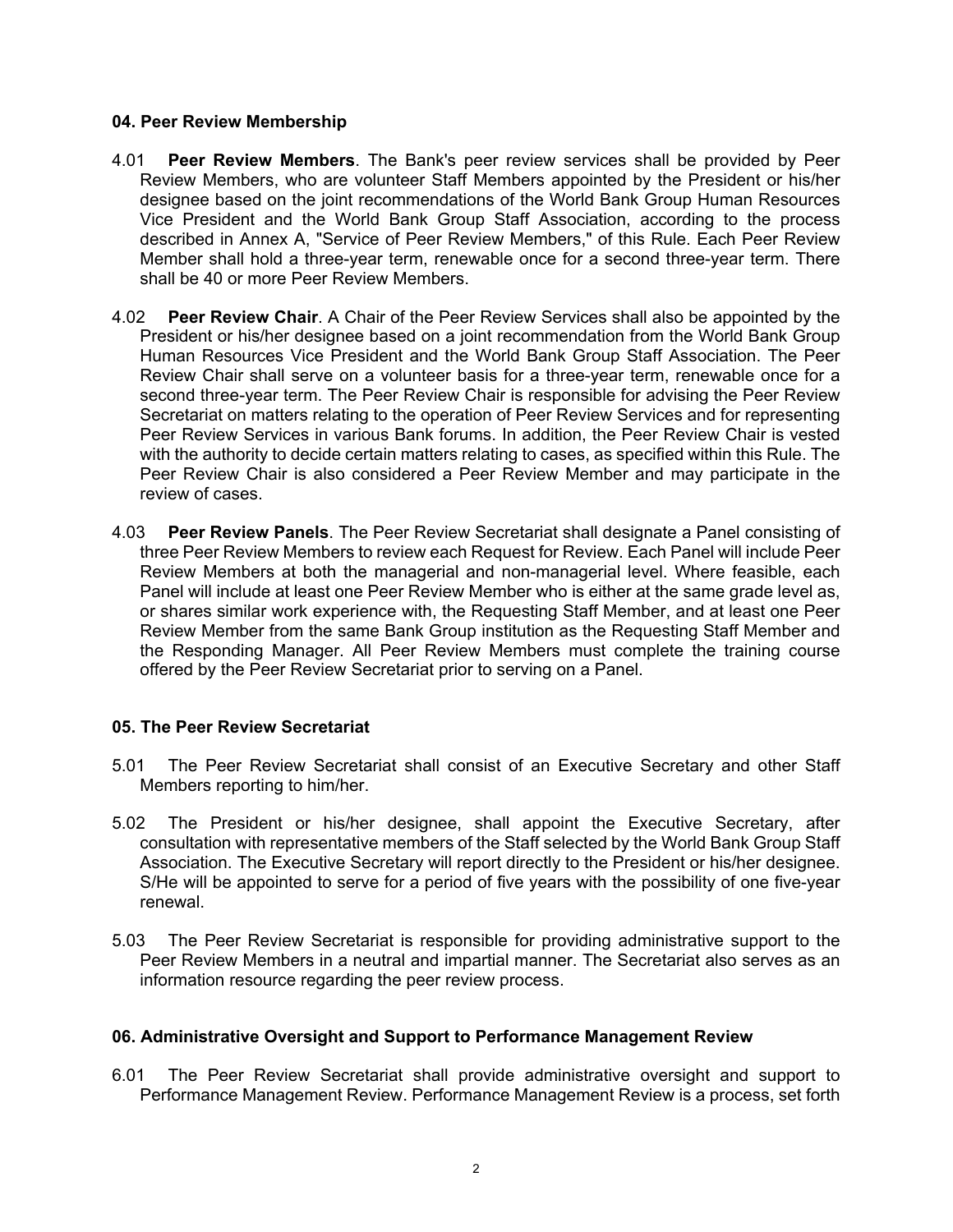in Staff Rule 9.07, "Performance Management Review," by which Staff Members seek review of Performance Management Decisions.

#### **07. Review of Disputed Employment Matters**

#### **Matters Subject to Review**

- 7.01 Except as set forth in paragraph 7.04 of this Rule, a Panel may review any Request for Review in which a Requesting Staff Member alleges that a managerial action, inaction, or decision was not consistent with his/her contract of employment or terms of appointment. The phrases "contract of employment" and "terms of appointment" include the terms in a Staff Member's letter of appointment and all pertinent Staff Rules and policies, including the Principles of Staff Employment and the Staff Rules in effect at the time of the alleged action, inaction, or decision.
- 7.02 A Staff Member seeking a review of a disputed employment matter is required to submit the matter first to the Peer Review Services prior to appealing to the World Bank Administrative Tribunal, unless the matter comes under one of the exceptions listed in paragraphs 7.03 or 7.04 of this Rule. A Staff Member seeking review of the performance management decisions set forth in subparagraph 7.04 (h) is required to submit the matter to Administrative Review, as set forth in Staff Rule 9.06, "Administrative Review of Performance Management Decisions," and thereafter Performance Management Review, as set forth in Staff Rule 9.07, "Performance Management Review," prior to seeking review with the World Bank Administrative Tribunal.
- 7.03 A Staff Member seeking review of a decision to terminate his/her employment may elect to bypass the peer review process and file an application concerning the matter directly with the World Bank Administrative Tribunal pursuant to Staff Rule 9.05, "The World Bank Administrative Tribunal."
- 7.04 Panels do not review Requests for Review concerning:
	- a. decisions made by the President, the World Bank Group Chief Ethics Officer or the World Bank Group Human Resources Vice President regarding the request by a Staff Member to accept a public office, or receive a medal or decoration under the provisions of Staff Rule 301, "Standards of Professional Conduct,", or undertake an outside activity under the provisions of Staff Rule 3.2, "Employment Outside the Bank Group";
	- b. decisions of the Benefits Administrator, the Finance Administrator, or the Pension Benefits Administration Committee of the World Bank Group Staff Retirement Plan;
	- c. decisions about claims for workers' compensation benefits, disability insurance benefits or health insurance benefits provided to enrolled Staff and dependents by the Medical Insurance Plan or the Medical Benefits Plan;
	- d. actions, inactions, or decisions taken in connection with Staff Member misconduct investigations conducted under Staff Rule 3.00, "Ethics and Business Conduct Department (EBC)," Staff Rule 8.01, "Disciplinary Proceedings," or Staff Rule 8.02, "Protections and Procedures for Reporting Misconduct (Whistleblowing)," including decisions not to investigate allegations, decisions to place a Staff Member on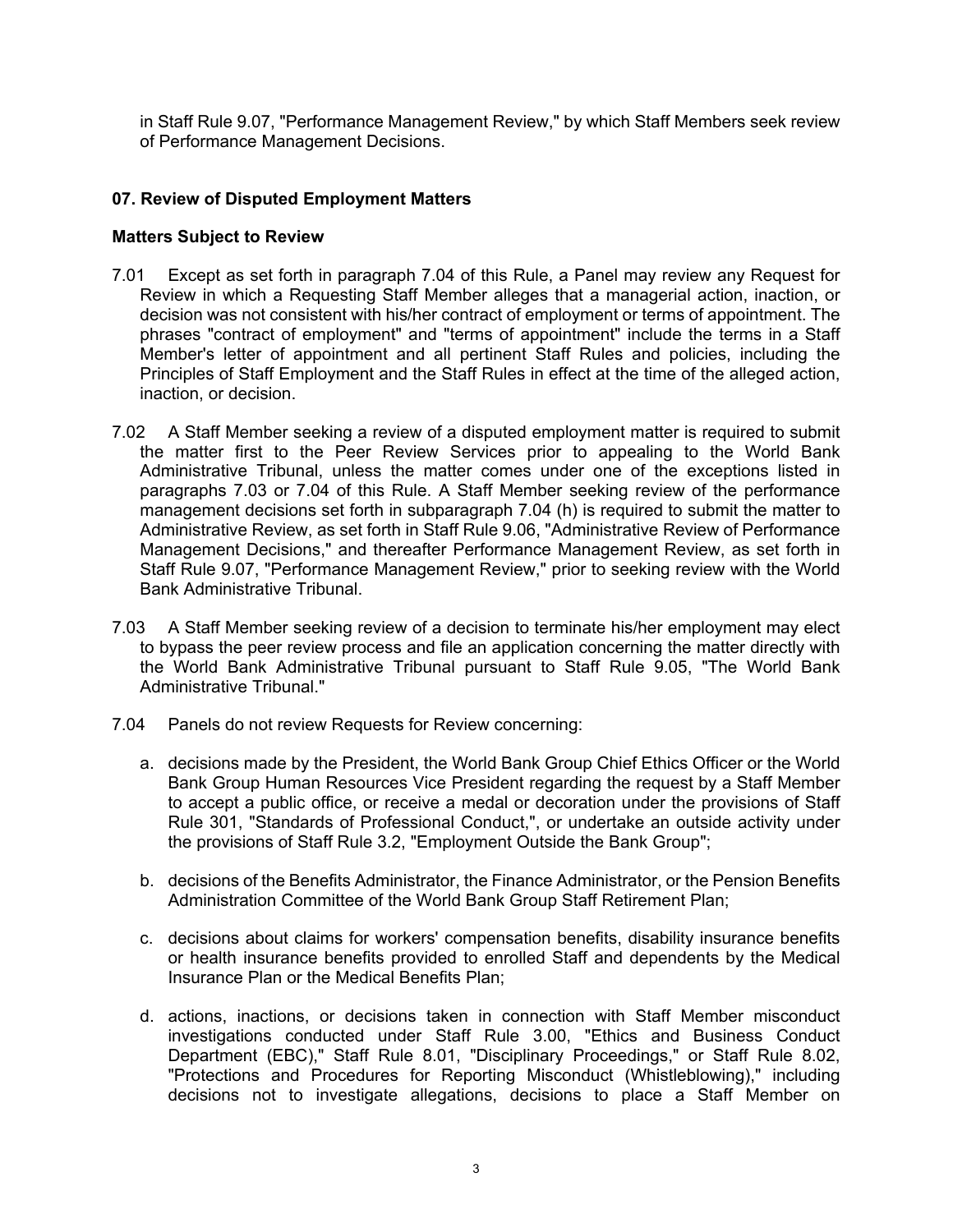administrative leave, alleged procedural violations, factual findings, performance management actions taken pursuant to Staff Rule 3.00, "Ethics and Business Conduct Department (EBC)," and the imposition of disciplinary measures;

- e. a challenge to the validity of a Memorandum of Understanding (MOU) or settlement agreement between the Bank, IFC or MIGA and a Staff Member. (Panels may review an allegation of breach of such an MOU or settlement agreement, although a Staff Member seeking review of an alleged breach of an MOU or settlement agreement may elect to bypass the peer review process and file an application concerning the matter directly with the World Bank Administrative Tribunal pursuant to Staff Rule 9.05, "The World Bank Administrative Tribunal");
- f. any decision where the Request for Review is in violation of Section 8, "Time Limitations for Submitting Requests for Review," of this Rule; and
- g. any other type of decisions for which specialized appeal procedures may be established or in relation to which it is specifically provided that peer review is not available.
- h. the following decisions regarding performance management: (i) a Staff Member's written performance evaluation; (ii) a Staff Member's performance rating; (iii) the decision to place a Staff Member on an Opportunity to Improve (OTI) plan, or (iv) the terms governing a Staff Member's OTI plan.
- 7.05 **Analysis of Disputed Employment Matters**. In reviewing a case, a Panel shall consider whether the disputed employment matter was consistent with the Requesting Staff Member's contract of employment or terms of appointment, as defined in paragraph 7.01 of this Rule.

#### **08. Time Limitations for Submitting Requests for Review**

- 8.01 A Staff Member who wishes to request peer review must submit a Request for Review with the Peer Review Secretariat within 120 calendar days of receiving notice of the disputed employment matter. If the 120 calendar day deadline falls on a Saturday, Sunday, or official Bank Group holiday at Headquarters, then the deadline shall include the next working day. In cases of challenges to redundancy decisions, the Staff Member must submit the Request for Review no later than 120 calendar days after the Staff Member's termination date from the Bank Group (as opposed to 120 calendar days from receipt of notice of the redundancy and termination).
- 8.02 A Staff Member receives "notice" of a disputed employment matter when s/he receives written notice or ought reasonably to have been aware that the disputed employment matter occurred.
- 8.03 If a Staff Member requests mediation of the disputed employment matter with the Office of Mediation Services prior to the expiration of the 120 calendar day deadline for submitting a Request for Review, then following the termination of an unsuccessful mediation, the Staff Member has the greater of 30 calendar days or the remainder of the 120 calendar day period to submit a Request for Review.
- 8.04 An Ombudsman may, on behalf of the Staff Member and within the 120 calendar day deadline for submitting a Request for Review, request and receive from the Peer Review Chair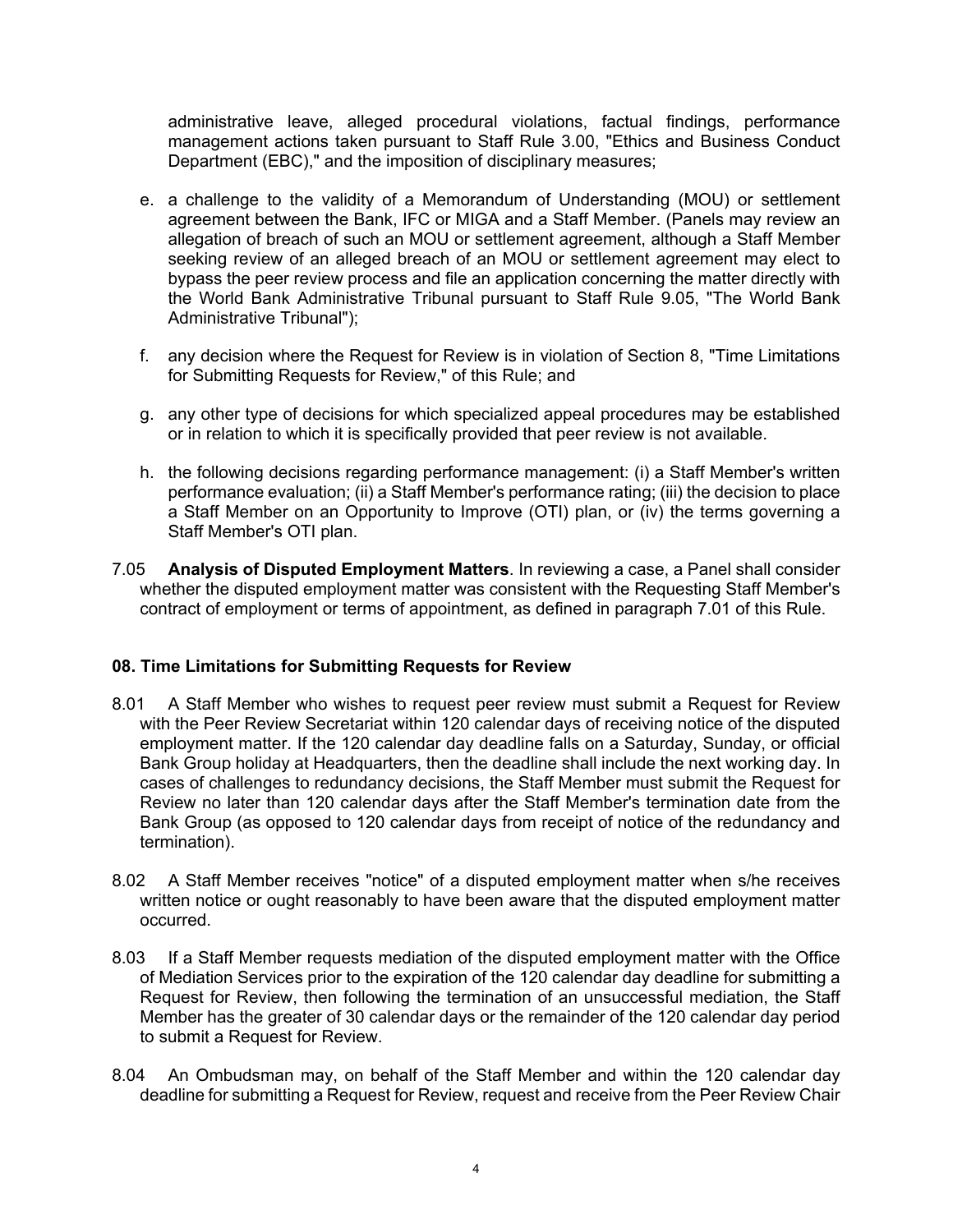an extension of the submission deadline for a reasonable and specific period of time to facilitate informal resolution of a disputed employment matter.

#### **09. Assistance Available to Participants in the Peer Review Process**

- 9.01 The Peer Review Secretariat provides assistance to the parties regarding the peer review process. In keeping with its neutral and impartial character, the Peer Review Secretariat do not provide advice to parties concerning the substance or merits of their cases.
- 9.02 The Bank has provided the World Bank Group Staff Association with funds for an attorney to be available to advise Requesting Staff Members in connection with the peer review process. The Staff Association also maintains a roster of counselors to provide advice and assistance in relation to the peer review process.
- 9.03 Responding Managers may receive advice from the Bank's Legal Vice Presidency.
- 9.04 Attorneys advising Requesting Staff Members or Responding Managers may provide information regarding the peer review process and give advice regarding the matters at issue. The Requesting Staff Member and Responding Manager are required to draft submissions in their own words. Attorneys do not draft submissions, and attorneys will not be permitted in the hearings.
- 9.05 At hearings, the Requesting Staff Member and Responding Manager may each be accompanied by an adviser who is a current or former Staff Member. An adviser does not be a witness in the matter and may not be engaged in the practice of law. An adviser must also agree to be bound by the rules of confidentiality governing the proceedings. The Requesting Staff Member and Responding Manager are encouraged to present their own cases, and advisers may play a speaking role at the hearing only with the consent of the Panel.
- 9.06 Members of the Legal Departments of the Bank, IFC, or MIGA does not represent, advise, or otherwise assist Requesting Staff Members in preparing or presenting their cases in the peer review process.

#### **10. Duties of Cooperation and Truthfulness**

- 10.01 Any Bank official or Staff Member called upon by a Peer Review Panel to be a witness or to produce documents or information in connection with a matter under review is obligated to cooperate fully, except to the extent that the Bank Staff Rules or policies provide otherwise, such as in the case of medical records.
- 10.02 Any individual who is a witness or otherwise provides information in the peer review process is obligated to be truthful. Intentionally providing false testimony or falsifying documents or information presented in the peer review process is a form of misconduct.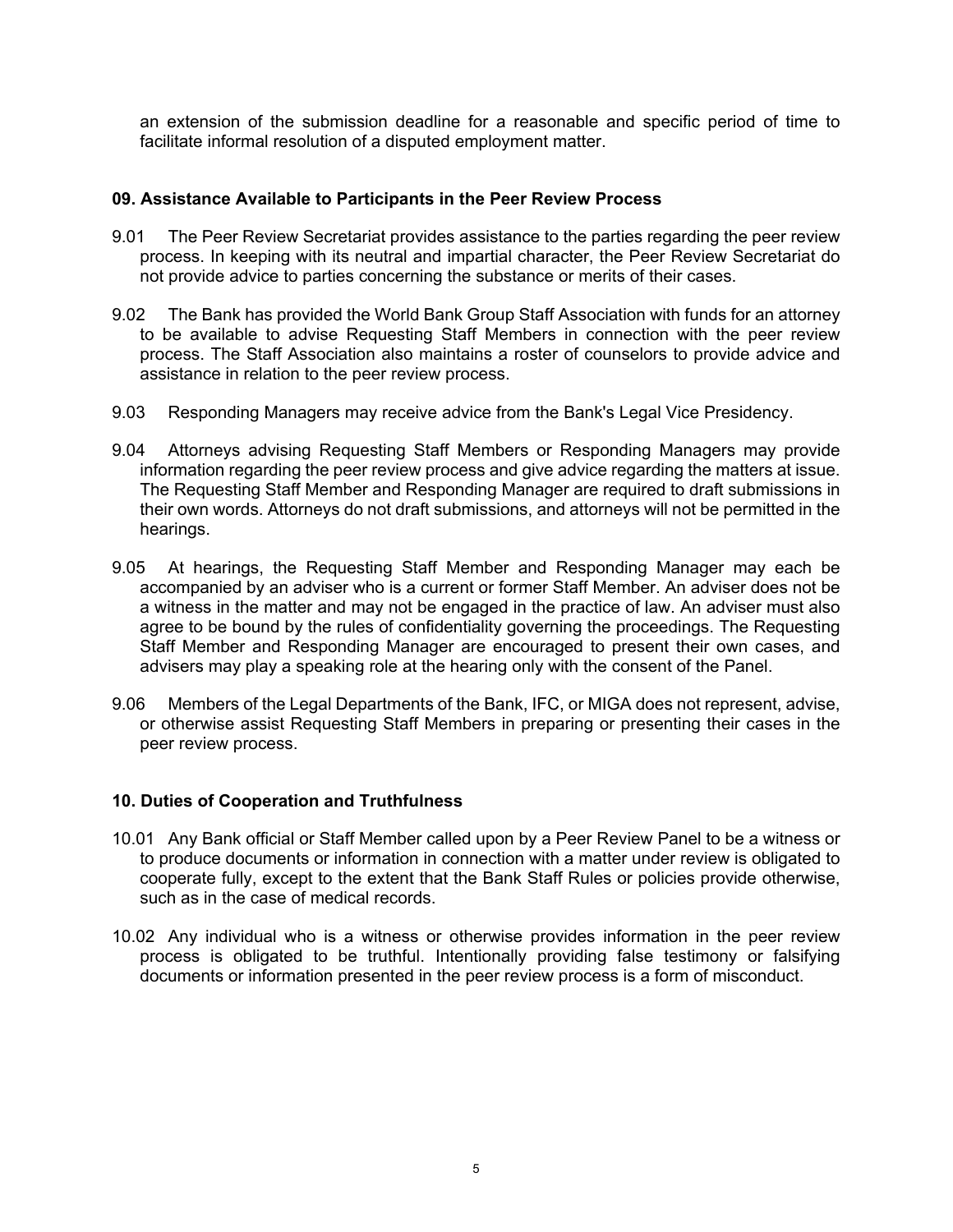#### **11 Consideration of Requests for Review**

#### **Peer Review Procedures**

11.01 The procedures governing the peer review process are contained in the Procedure, "Peer Review Procedures."

#### **Powers of the Peer Review Chair and Panels**

- 11.02 Prior to the designation of a Panel, the Peer Review Chair may exercise the powers set out in subparagraphs  $11.03$  (a) – (f) of this Rule.
- 11.03 At any stage in a proceeding, a Panel may:
	- a. Refer a matter to the Office of Mediation Services, the Ombuds Services Office, the Ethics and Business Conduct Department (EBC), or any other office or individual within the Bank for review or to encourage informal resolution of a disputed employment matter;
	- b. Dismiss a Request for Review, or one or more of the claims made therein, when circumstances warrant, including when:
		- i. The Request for Review was not timely submitted pursuant to Section 8, "Time Limitations for Submitting Requests for Review," of this Rule;
		- ii. The disputed employment matter falls outside the scope of Peer Review Services described in Section 7, "Review of Disputed Employment Matters," of this Rule;
		- iii. The disputed employment matter has already been challenged in the peer review process or before the World Bank Administrative Tribunal;
		- iv. The Secretariat is unable to contact the Requesting Staff Member after reasonable efforts to do so; or
		- v. The Request for Review represents an abuse of the peer review process.
	- c. Reject a submission that is not permitted under, or is not in conformity with this Rule or the Procedure, "Peer Review Procedures;"
	- d. Make an interim recommendation regarding resolution of a case;
	- e. Suspend the review of a Request for Review for a reasonable period of time as warranted under the circumstances, not to exceed six months;
	- f. Consolidate for review one or more Requests for Review filed by the same Staff Member;
	- g. Decide upon the parties' document and witness requests;
	- h. Request any individual, including those involved in the matter under review, to produce documents or information relevant to the disputed employment matter within a specified period of time. A Panel does not obtain: (i) medical records without the express consent of the individual concerned; (ii) documents covered by the attorney-client privilege; or (iii) records of an ongoing investigation until the completion of all formal proceedings. In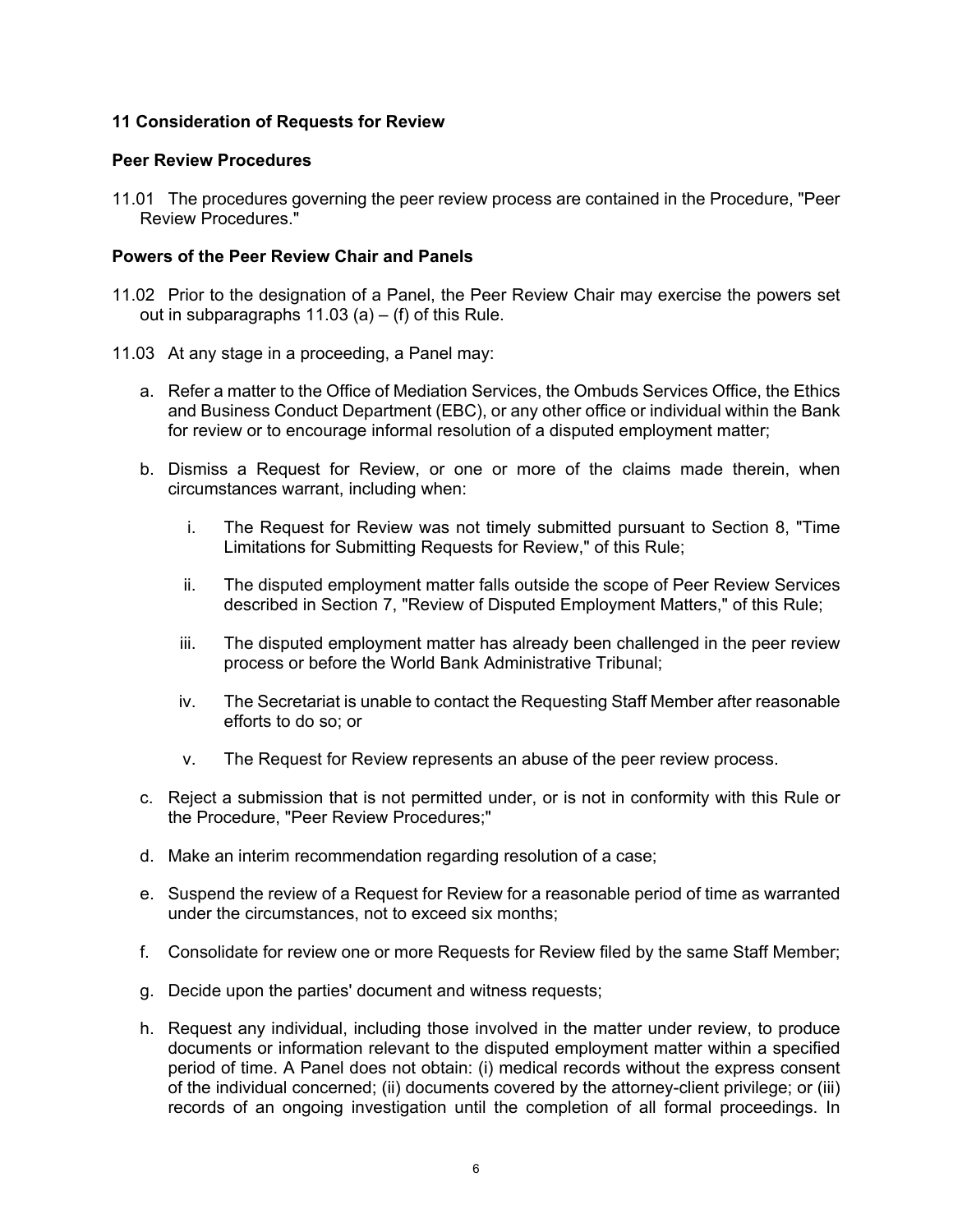addition, the Staff Rules protect certain offices, such as the Ombuds Services Office, from being required to disclose information. A Panel may request individuals who are not Bank Staff Members to produce documents or information but cannot compel them to do so.

- i. Request any individual to appear as a witness at a hearing. A Panel may request individuals who are not Bank Staff Members to appear as a witness but cannot compel them to do so. In addition, the Staff Rules protect individuals from certain offices, such as the Ombuds Services Office, from being required to be a witness in such proceedings.
- j. Make findings of fact and reach conclusions with respect to disputed employment matters; and
- k. Recommend to management that the Bank award relief to the Requesting Staff Member and/or take other corrective measures as appropriate.

#### **Duty of Impartiality**

11.04 The Peer Review Chair, Peer Review Members, and the Peer Review Secretariat shall, in the exercise of their duties, act impartially.

#### **Methods of Review**

- 11.05 The peer review process shall generally include a hearing (in person, by videoconference, or by teleconference).
- 11.06 The Panel may issue a recommendation based on the written submissions without a hearing when: (i) the Requesting Staff Member so requests; (ii) it appears based upon review of the written submissions that there are no genuine issues of material fact; (iii) the Requesting Staff Member has failed to make himself/herself available for a hearing within 90 days after the Responding Manager submits his/her Response; or (iv) the Panel determines that it is not feasible to conduct a hearing.

#### **The Report**

11.07 The Panel shall prepare a Report summarizing its findings and the corrective measures and other relief, if any, recommended by the Panel. The Panel may also include in its Report observations and recommendations regarding areas for potential improvement in Bank practices and procedures that came to light through its review of a matter. The Peer Review Secretariat shall submit the Panel's Report to the decision-maker, as described in paragraph 12.01 of this Rule, and provide notice of such submission to the parties.

#### **12. Decisions on Requests for Review**

12.01 The Requesting Staff Member's and Responding Manager's Vice President shall, with advice from the World Bank Group Human Resources Vice President, or his/her designee, decide whether to present to the Requesting Staff Member some or all of the corrective measures and relief recommended by the Panel to resolve the case. In any case where a Vice President referenced in this paragraph was the Responding Manager or has a conflict of interest affecting his/her ability to decide a case, or the Responding Manager does not report directly or indirectly to a Vice President, then the Managing Director who has responsibility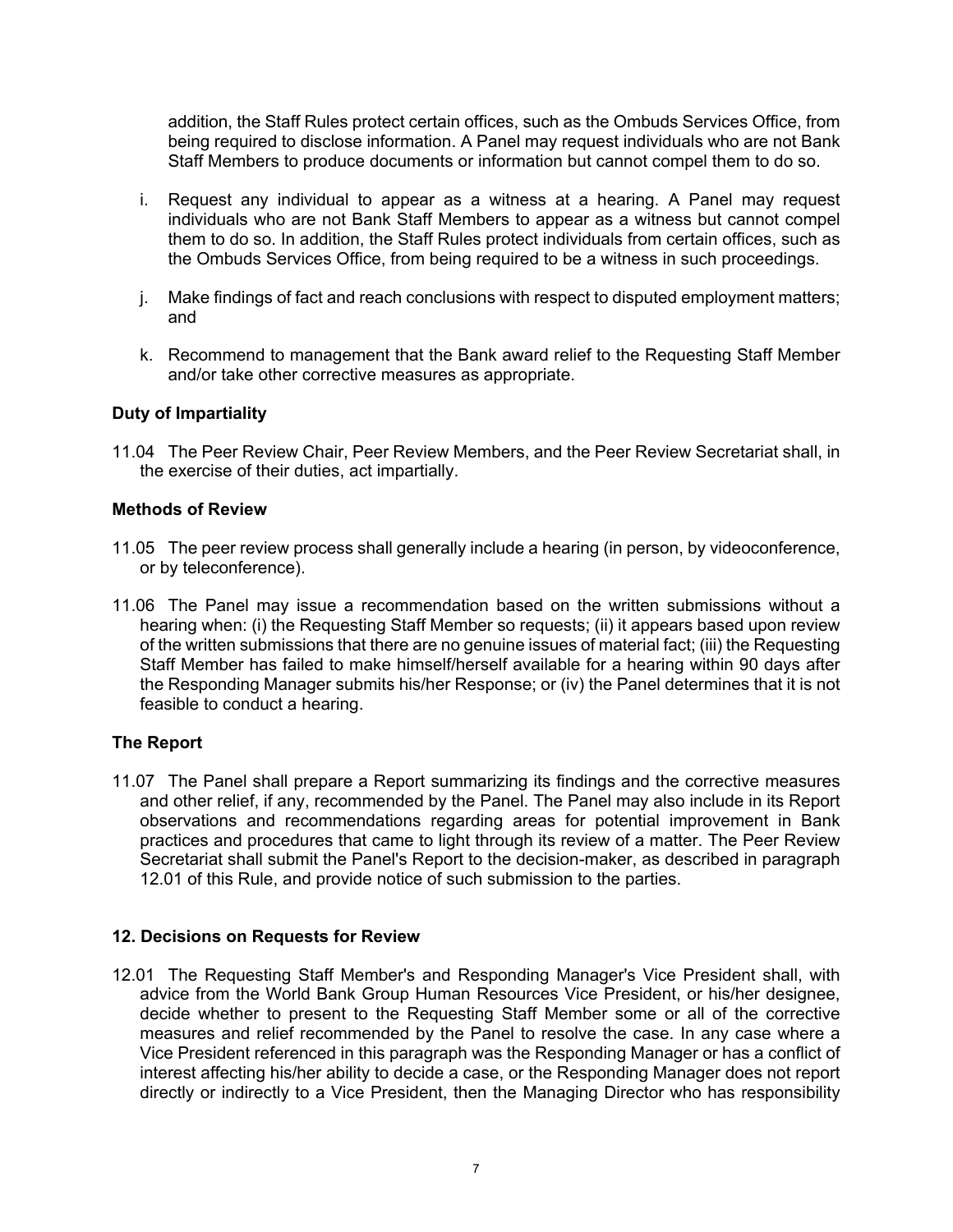over the Vice President or Responding Manager, shall be the decision-maker. If the Managing Director has a conflict of interest affecting his/her ability to decide a case, then the President shall designate an appropriate, alternative decision-maker at the level of Vice President or above.

- 12.02 If a decision on the Panel's recommendations is not provided to the Requesting Staff Member within 30 calendar days of receipt by the designated decision-maker of the Panel's Report, then the Panel's recommendations will be deemed final and the Requesting Staff Member will be so informed. The decision-maker shall provide a copy of the Panel's Report to the parties with his or her decision.
- 12.03 If a decision-maker and the Requesting Staff Member agree on resolution of the case, the Bank shall promptly provide to him/her the agreed corrective measures and relief.

#### **13. Confidentiality**

13.01 Peer Review Members, the Peer Review Secretariat, the parties, their advisers, and individuals asked to participate in the peer review process by providing advice or testimony or by producing documents or information shall treat all information obtained in connection with the peer review process in a confidential manner. "Confidential" means that such information is not disclosed except to persons who require access to it for legitimate business purposes of the Bank Group.

## **SECTION IV – EXCEPTION**

None

## **SECTION V – WAIVER**

The Issuer may waive any provision of this Rule with advice from the Managing Director and Chief Administrative Officer, MDCAO.

## **SECTION VI – OTHER PROVISIONS**

None

## **SECTION VII – TEMPORARY PROVISIONS**

None

## **SECTION VIII – EFFECTIVE DATE**

This Rule is effective as of the date on its cover page.